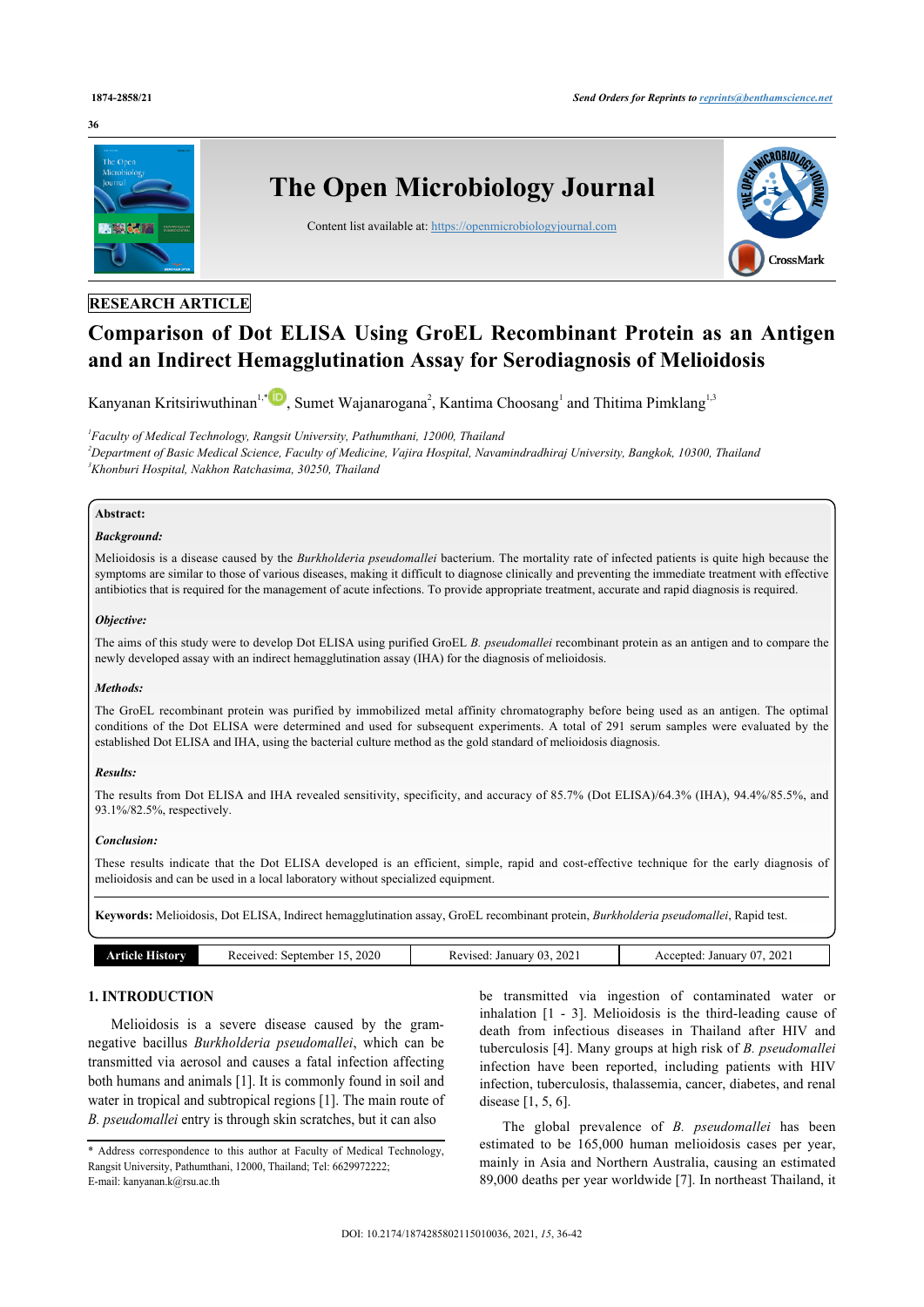is estimated that there are 2,000 culture-confirmed melioidosis cases annually, with a fatality rate of 40% [[8](#page-6-4)].

The clinical manifestations of melioidosis are varied and similar to those of other infections, ranging from subclinical infection and localized infections to acute fatal pneumonia and septicemia[[5](#page-6-1), [9\]](#page-6-5). *B. pseudomallei* is regularly resistant to multiple antibiotics, and a long course of antibiotics is required to prevent relapse of melioidosis. In addition, currently, there is no approved vaccine for the prevention of melioidosis [\[10](#page-6-6), [11](#page-6-7)]. Accordingly, early and accurate diagnosis is imperative because treatment with specific, effective antibiotics is required.

The gold standard for the diagnosis of melioidosis is the conventional culture method from clinical specimens[[12\]](#page-6-8). However, this assay often requires 2 to 7 days and has a low sensitivity (60%) [\[13](#page-6-9)]. In addition, there are no laboratory facilities available in endemic hospitals of Thailand, and much less specially trained microbiologists. Therefore, the local hospitals require rapid, affordable, and highly accurate diagnostic tests.

Routine serological tests are an alternative strategy for the rapid diagnosis of melioidosis. Antibody- and antigen-based methods to diagnose melioidosis have been developed. For example, the serological test indirect hemagglutination assay (IHA) is used worldwide because it is a simple and inexpensive method. However, many studies have shown that the sensitivity and specificity of this test are quite low in regions of endemicity due to the high seropositive background of healthy individuals in these reasons [\[14](#page-6-10) - [18](#page-6-11)]. In addition, enzymelinked immunosorbent assay (ELISA)-based methods, which are sensitive, specific, rapid, and cost-effective, have been developed [[19](#page-6-12) - [24](#page-6-13)].

We previously reported a good efficiency of a microtiter plate ELISA-based method to diagnose melioidosis, using recombinant GroEL (rGroEL) as an antigen[[20](#page-6-14)]. However, this method is time-consuming and requires special equipment, a limitation preventing its use in local routine laboratories in Thailand. Therefore, a rapid and simple method should be developed. The objective of this study was to develop the Dot ELISA using rGroEL as antigen for the simple and rapid diagnosis of melioidosis. Moreover, the efficiency of the Dot ELISA developed was compared to that of IHA in the diagnosis of melioidosis in Thai patients, using bacterial culture as the gold standard to which these assays were compared.

#### **2. MATERIALS AND METHODS**

#### **2.1. Human Serum Samples**

This study was conducted using sera collected from 2015 to 2017. A total of 291 serum samples from Thailand were tested to evaluate the effectiveness of Dot ELISA using rGroEL proteins as an antigen and IHA for the diagnosis of melioidosis. These samples included two groups: Melioidosis patient (P) serum samples that were bacterial culture-confirmed in northeast Thailand (n=42) and a negative control group (n=249) consisting of samples from patients with other bacterial infections (OBI; n=74) and normal (N) serum samples

that were collected from healthy blood donors (n=175). The OBI group consisted of serum samples from patients infected with the following bacteria: *Escherichia coli* (n=7), *Klebsiella pneumoniae* (n=19), *Pseudomonas* spp. (n=19), other glucosenon fermentative (GNF) bacteria (n=15), and gram-positive cocci (n=14).

#### **2.2. GroEL Recombinant Antigen Production**

Recombinant protein production was performed according to the protocol described in a previous report [[20\]](#page-6-14). In brief, expression of rGroEL from a plasmid was induced by 1mM isopropyl β-D-1-thiogalactoside (IPTG; Thermo Fisher Scientific) and rGroEL protein was then purified by immobilized metal affinity chromatography (IMAC) using TALON® Metal Affinity Resin (Clontech Laboratories, Mountain View, CA, USA). The purified recombinant proteins were verified using SDS-PAGE on 12% polyacrylamide gels and stained with Coomassie Blue R-250. The concentration of purified rGroEL protein was determined by Bradford assay using bovine serum albumin (BSA; Sigma-Aldrich) as the standard. The purified rGroEL protein was stored at −80 °C until use in later assays.

## **2.3. Optimization of Dot ELISA Using rGroEL Protein as an Antigen**

The Dot ELISA was optimized using purified rGroEL antigen for the detection of antibodies in the pooled sera from patients with *B. pseudomallei* infections (10 culture-positive melioidosis sera) and in control sera (10 normal sera). The assay was performed using various concentrations of coating antigen, dilutions of anti-human IgG HRP-conjugate, and incubation times with the substrate. The validation of purified rGroEL protein antigen was performed using a range of amounts of rGroEL (2000, 400, 80, 16, 3.2, and 0.62 ng/dot). A serum dilution of 1:200 was tested using the pooled positive serum samples and pooled negative serum samples. The antihuman IgG HRP-conjugate dilutions tested were 1:5000 and 1:10,000, and stop reaction times of 2, 4, 6, 8, and 10 min were tested. The optimal conditions were determined based on the conditions that showed the greatest difference between the blue dot in wells with pooled positive sera and no dot in wells with pooled negative sera, with a clear background. The established conditions were then used to investigate the serum samples.

#### **2.4. Evaluation of the rGroEL Dot ELISA for the Diagnosis of Melioidosis**

The purified rGroEL protein at optimal concentration, determined in the previous step, was dissolved in coating buffer (0.05 M carbonate buffer, pH 9.6) and then applied on a nitrocellulose membrane (50 μl) using a dot blot apparatus (Bio-Dot Microfiltration Apparatus). After the membranes were air-dried for 30 min at room temperature, each dot on the nitrocellulose membrane was cut and placed into 24-well microplates. Each dot was then blocked with 300 μl of blocking solution (2% BSA in 0.15 M phosphate-buffered saline [PBS]) at room temperature for 1 h, followed by washing with 0.05% PBS-Tween three times. Next, 300 μl of diluted serum (0.5% BSA in PBST) was added and incubated at room temperature for 30 min. After washing, 300 μl goat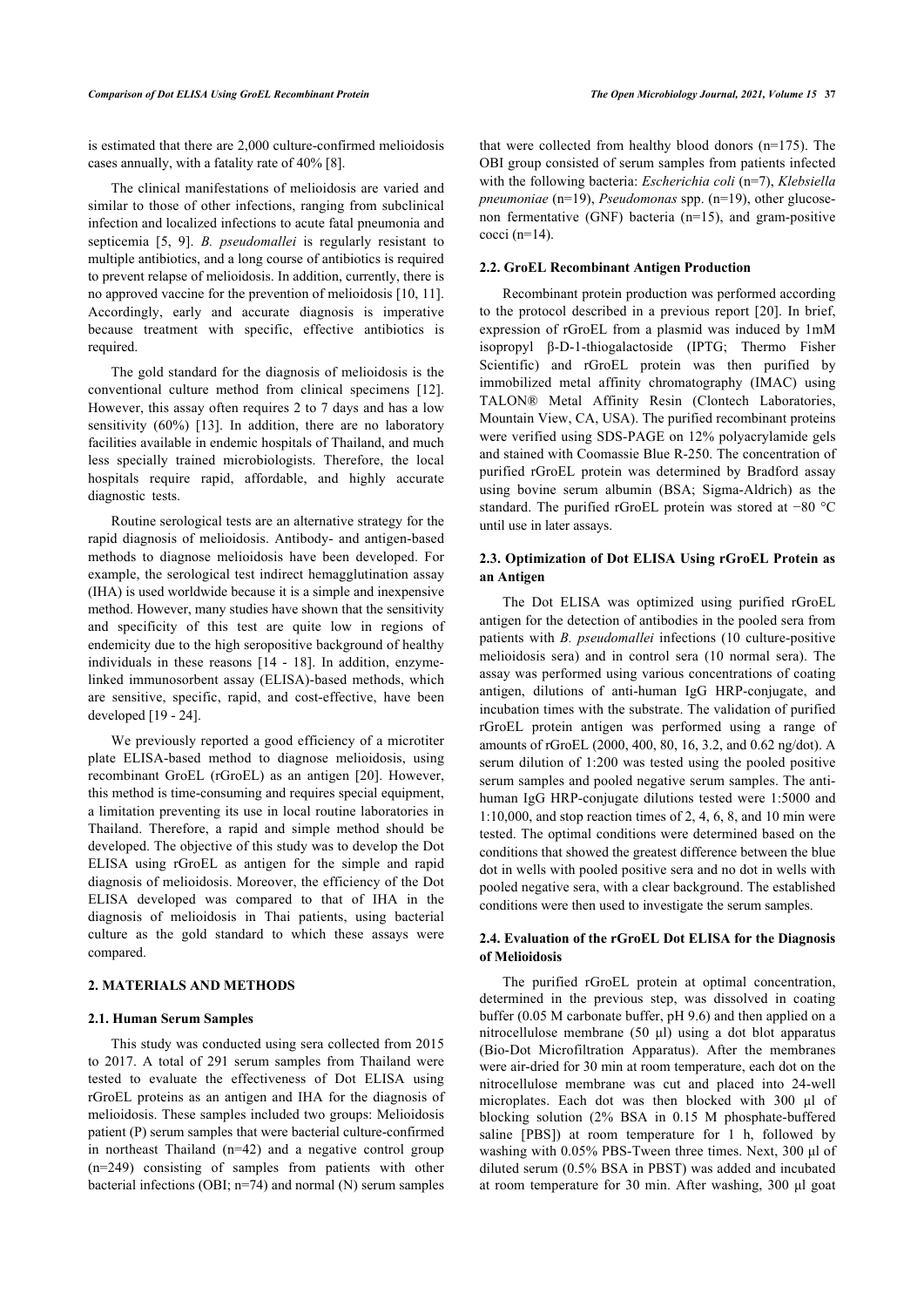anti-human IgG-HRP antibody at the optimal dilution was dispensed into each well and the microplate was incubated for 30 min at room temperature. The enzymatic reaction was visualized by adding 3, 3', 5, 5'-tetramethyl benzidine (TMB) membrane substrate (KPL, Gaithersburg, MD, USA) and washed with tap water to stop the reaction at the optimal time. The direct conjugate control (DCC) was 0.5% BSA in PBST. The two-fold serial dilutions of sera tested were 1:800, 1:1600, 1:3200, 1:6400, and 1:12800, and the endpoint antibody titer was read as the last serum dilution that showed a positive result.

#### **2.5. Indirect Hemagglutination Assay for the Diagnosis of Melioidosis**

The standard IHA was performed using a commercial kit (National Institute of Health, Thailand) according to the manufacturer's instructions. Briefly, serum samples were heatinactivated at 56°C for 30 min, and then incubated with uncoated cells at room temperature for 30 min. The samples were centrifuged to separate the supernatants (absorbed serum), which were then diluted 1:10 before the next step. Samples were then titrated into a 96-microwell plate and melioidosis test cells were added. The final serial two-fold dilution ranged from 1:20 up to 1:1280. The reaction was allowed to proceed at room temperature for 2 h. The cell control, positive control, and negative control were used for the quality control. The presence of antibodies was established by red cell agglutination. A titer of ≥1:160 was considered positive.

#### <span id="page-2-0"></span>**2.6. Statistical Analysis**

Statistical analyses were performed using the statistical software package SPSS 16.0 for Windows (SPSS). The sensitivity and specificity of Dot ELISA and IHA were evaluated using bacterial culture as the gold standard for diagnosis of melioidosis. The receiver operating characteristic (ROC) curve and the areas under the receiver operator characteristic curves (AUROCC) were determined to illustrate the sensitivity versus specificity of the Dot ELISA and IHA. The Mann–Whitney test was used to determine whether there were differences in median titer between different serum groups. Spearman's rank correlation was performed to determine the correlation coefficient for all pairs of tests. The agreement between Dot ELISA and IHA was determined by Kappa analysis. Differences were considered statistically significant if the p-value was  $\leq 0.05$ .

#### **3. RESULTS**

#### **3.1. Optimization of Dot ELISA**

The optimal conditions of Dot ELISA were validated using a pool of 10 positive sera and a pool of 10 negative sera. The quantity of rGroEL antigen, the dilution of the conjugate, and the reaction period of the substrate were tested. The results, shown in Fig. (**[1](#page-2-0)**), revealed that the optimal antigen concentration was 80 ng/dot, conjugate dilution was 1:5000, and reaction time with the substrate was 4 min. Under these optimized conditions, the reaction from the pooled positive serum samples provided a clear blue dot, with no color surrounding the dot, and the wells containing the DCC and the pooled negative serum samples had no color on the dot.



**Fig. (1).** Dot ELISA using GroEL recombinant antigen was tested with antigen concentrations of 2000, 400, 80, 16, 3.2, and 0.62 ng/Dot; conjugate at dilutions of 1:10000 **(a)** and 1:5000 **(b)**; and substrate reaction times of 2, 4, 6, 8, and 10 min.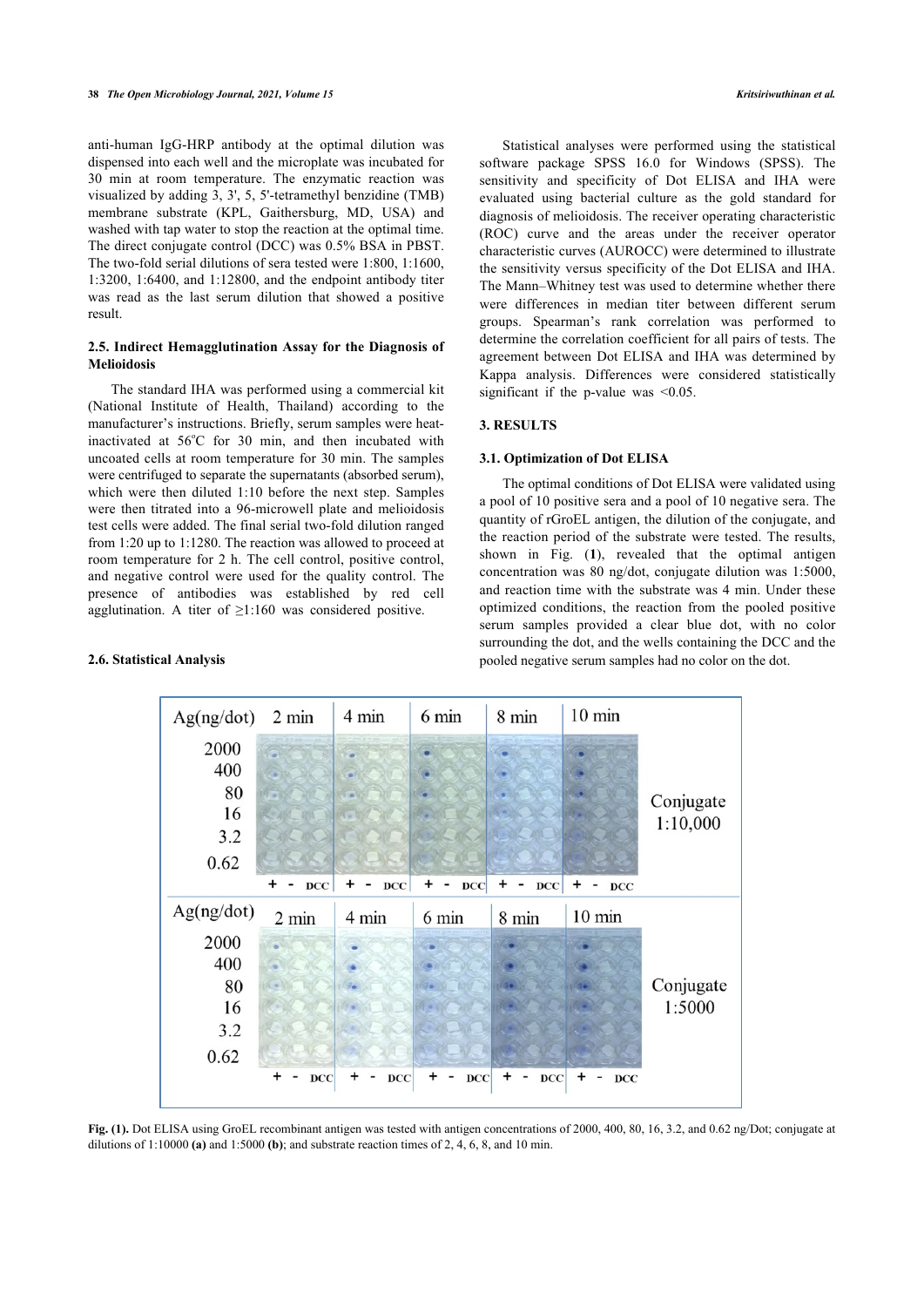#### **3.2. Evaluation of the rGroEL Dot ELISA and IHA for the Diagnosis of Melioidosis**

A total of 291 serum samples were evaluated. The optimized conditions were used for the rGroEL Dot ELISA, with sera diluted in a two-fold serial dilution (1:800, 1:1600, 1:3200, 1:6400, and 1:12800). The cut-off titer value of Dot ELISA was investigated at  $\geq$ 1:800,  $\geq$ 1:1600, and  $\geq$ 1:3200, as shown in Table **[1](#page-3-0)**. The suitable cut-off titer value was  $\geq 1:1600$ , which provided the highest accuracy (93.1%) with good sensitivity (85.7%), specificity (94.4%), positive predictive value (72.0%), and negative predictive value (97.5%). The IHA was also performed using a cut-off titer value of  $\geq 1:160$ , according to the manufacturer's recommendation. The IHA exhibited sensitivity, specificity, positive predictive value, negative predictive value, and an accuracy of 64.3%, 85.5%, 42.9%, 93.4%, and 82.5%, respectively (Table **[1](#page-3-0)**).

#### **3.3. Comparison Between the Dot ELISA and IHA for the Diagnosis of Melioidosis**

The 291 serum samples were verified by Dot ELISA, and the end-point titer was calculated. The results revealed that the geometric mean (GM) of the Dot ELISA titer of the P group (2,804.0) was higher than that of the OBI (928.9) and N (822.1) groups. The individual *B. pseudomallei* antibody titers, presented in a box plot in Fig. (**[2a](#page-3-1)**), showed a significant difference between the median titers of each group  $(p<0.001)$ . The GM titers from the IHA assay are shown in a box plot of individual titers in each serum group, as shown in Fig. (**[2b](#page-3-1)**). There was a significant difference in median titer between the P (472.1) and OBI (46.8) groups and between the P (472.1) and N (27.0) groups ( $p<0.001$ ), but not between the N (27.0) and OBI (46.8) groups (p=0.448).

| Table 1. Dot ELISA and indirect hemagglutination assay      |
|-------------------------------------------------------------|
| (IHA) tested in 291 serum samples. The efficiency was       |
| calculated using bacterial culture as the gold standard for |
| the diagnosis of melioidosis.                               |
|                                                             |

| Cut-off<br>titer                                                                                               | <b>Melioidosis</b><br>Serum<br>$(n=42)$ |    | <b>Non-Melioidosis</b><br>Serum $(n=249)$ | Percentage |           |           |                |      |             |
|----------------------------------------------------------------------------------------------------------------|-----------------------------------------|----|-------------------------------------------|------------|-----------|-----------|----------------|------|-------------|
|                                                                                                                | $^{+}$                                  |    | $^{+}$                                    |            | <b>SE</b> | <b>SP</b> |                |      | PPV NPV ACC |
| Dot<br><b>ELISA</b><br>>1:800                                                                                  | 39                                      | 3  | 147                                       | 102        | 92.9      | 41        | 21             | 97.1 | 48.5        |
| Dot<br><b>ELISA</b><br>$\ge$ 1:1600                                                                            | 36                                      | 6  | 14                                        | 235        | 85.794.4  |           | 72             | 97.5 | 93.1        |
| Dot<br><b>ELISA</b><br>$\geq$ 1:3200                                                                           | 23                                      | 19 | 9                                         | 240        |           |           | 54.8 96.4 71.9 | 92.7 | 90.4        |
| <b>IHA</b><br>$\geq 1:160$<br>Although Money OF According to OB Accord Columb BBV accident and lighter colorer | 27                                      | 15 | 36                                        | 213        |           |           | 64.3 85.5 42.9 | 93.4 | 82.5        |

**Abbreviations**: SE, sensitivity; SP, specificity; PPV, positive predictive value; NPV, negative predictive value; ACC, accuracy.

The correlation between the results from the Dot ELISA and IHA was evaluated Fig. (**[3a](#page-3-2)**), revealing a correlation coefficient of 0.482 (p=0.01). To compare the efficacy of Dot ELISA and IHA, we also analyzed the ROC curves. The AUROCC from the Dot ELISA results was higher than that of IHA (0.901 vs. 0.849, respectively; Fig. (**[3b](#page-3-2)**). Moreover, there was a medium-level agreement between the Dot ELISA and IHA (kappa=0.59; (Table **[2](#page-4-0)**). The concordance and discordance of the diagnostic results between the Dot ELISA and IHA are shown in Table **[2](#page-4-0)**.

<span id="page-3-1"></span><span id="page-3-0"></span>

<span id="page-3-2"></span>**Fig. (2).** Box plots of individual *B. pseudomallei* antibody titers by Dot ELISA (**a**) and indirect hemagglutination (IHA; **b**) in each group of serum samples.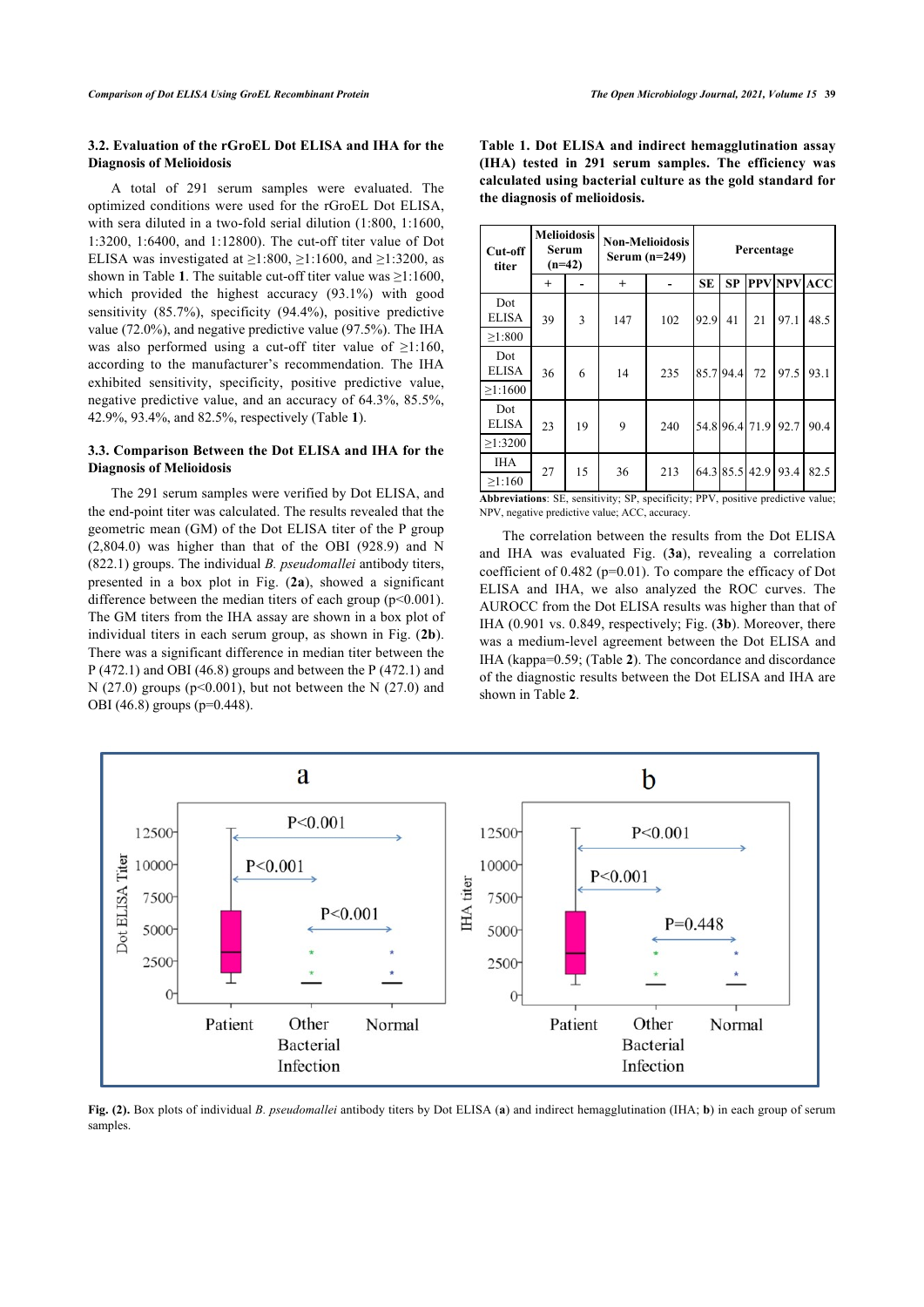

**Fig. (3).** Scatterplots of individual antibody titers from Dot ELISA and IHA assays in 291 serum samples **(a).** Receiver operating characteristic (ROC) curve analysis of the IHA and Dot ELISA to discriminate melioidosis patients and non-melioidosis patients using bacterial culture as the gold standard for melioidosis diagnosis **(b)**.

#### <span id="page-4-0"></span>**Table 2. The concordance and discordance of the diagnostic results between the Dot ELISA and IHA.**

| Method        |  | IHA(n) |                | <b>Total</b> | Kappa Value | P-value |  |
|---------------|--|--------|----------------|--------------|-------------|---------|--|
|               |  |        | -              |              |             |         |  |
| Dot ELISA (n) |  |        | 12             | 50           |             | 0.000   |  |
|               |  |        | <sup>216</sup> | 24           | 0.595       |         |  |
| Total         |  | 63     | 228            | 291          |             |         |  |

In addition, the results demonstrated more false-positive samples in the OBI group by IHA (27.0%) than by the Dot ELISA (12.2%; (Table **[3](#page-4-1)**). The false-positive results of IHA were found in all types of OBI except gram-positive cocci and were most commonly found in the other GNF group (40%). In contrast, the false-positive results from the Dot ELISA were found in *K. pneumonia, Pseudomonas* spp., and other GNF bacteria and were most prevalent in other *Pseudomonas* spp.  $(44.4\%)$ .

<span id="page-4-1"></span>**Table 3. The IHA and Dot ELISA positivity results in other bacterial infection samples (n=74).**

|                            |                 | <b>IHA</b> | <b>Dot ELISA</b> |               |  |
|----------------------------|-----------------|------------|------------------|---------------|--|
| OBI(n)                     | <b>Positive</b> |            | <b>Positive</b>  |               |  |
|                            | n               | $\%$       | n                | $\frac{6}{9}$ |  |
| Escherichia coli (7)       | 3               | 15         |                  |               |  |
| Klebsiella pneumoniae (19) | 6               | 30         | 3                | 33.3          |  |
| Pseudomonas spp. (19)      | 3               | 15         | 4                | 44.4          |  |
| Other GNF bacteria (15)    | 8               | 40         | 2                | 22.2          |  |
| Gram-positive cocci (14)   |                 | 0          |                  |               |  |
| Total $(74)$               | 20              | 100        | Q                | 100           |  |

Moreover, we found 16 false-positive samples in the N group out of 175 samples verified by IHA. More false-positive

samples were collected from the endemic area (n=11) than from the non-endemic area (n=5). Whereas the Dot ELISA found false-positive samples from the N group lower (4/175) than for IHA (16/175) and had an equal prevalence in both endemic and non-endemic areas (2/2).

#### **4. DISCUSSION**

An efficient and simple diagnostic test for melioidosis is needed to effectively manage this lethal infectious disease that is reported worldwide, as effective antimicrobial treatment could lead to reduced mortality.

IHA is a public screening test for diagnosing melioidosis. Although this assay is inexpensive and requires no special equipment, it is time-consuming. Moreover, previous studies have confirmed that IHA shows low sensitivity, low specificity, and high background antibody titers in healthy people from endemic areas [\[14](#page-6-10) - [18\]](#page-6-11).

ELISA is an attractive platform for the development of serologic tests. Previously, we developed a microtiter plate ELISA method to diagnose melioidosis based on purified rGroEL antigen that demonstrated high sensitivity (92%) and specificity (88%) [[20\]](#page-6-14). In order to supply remote endemic areas with an effective, simple, and rapid serological test, this study developed Dot ELISA using purified rGroEL as antigen.

The Dot ELISA we developed relies on indirect ELISA antibody detection in serum using nitrocellulose membrane as a solid phase. The results revealed that a low antigen concentration was required (80 ng/dot), making the test less costly. Moreover, the Dot ELISA developed is rapid, with results available approximately 1 h after the blocking step, and results can be read with the naked eye. In addition, we tested a faster condition in which the amount of antigen and the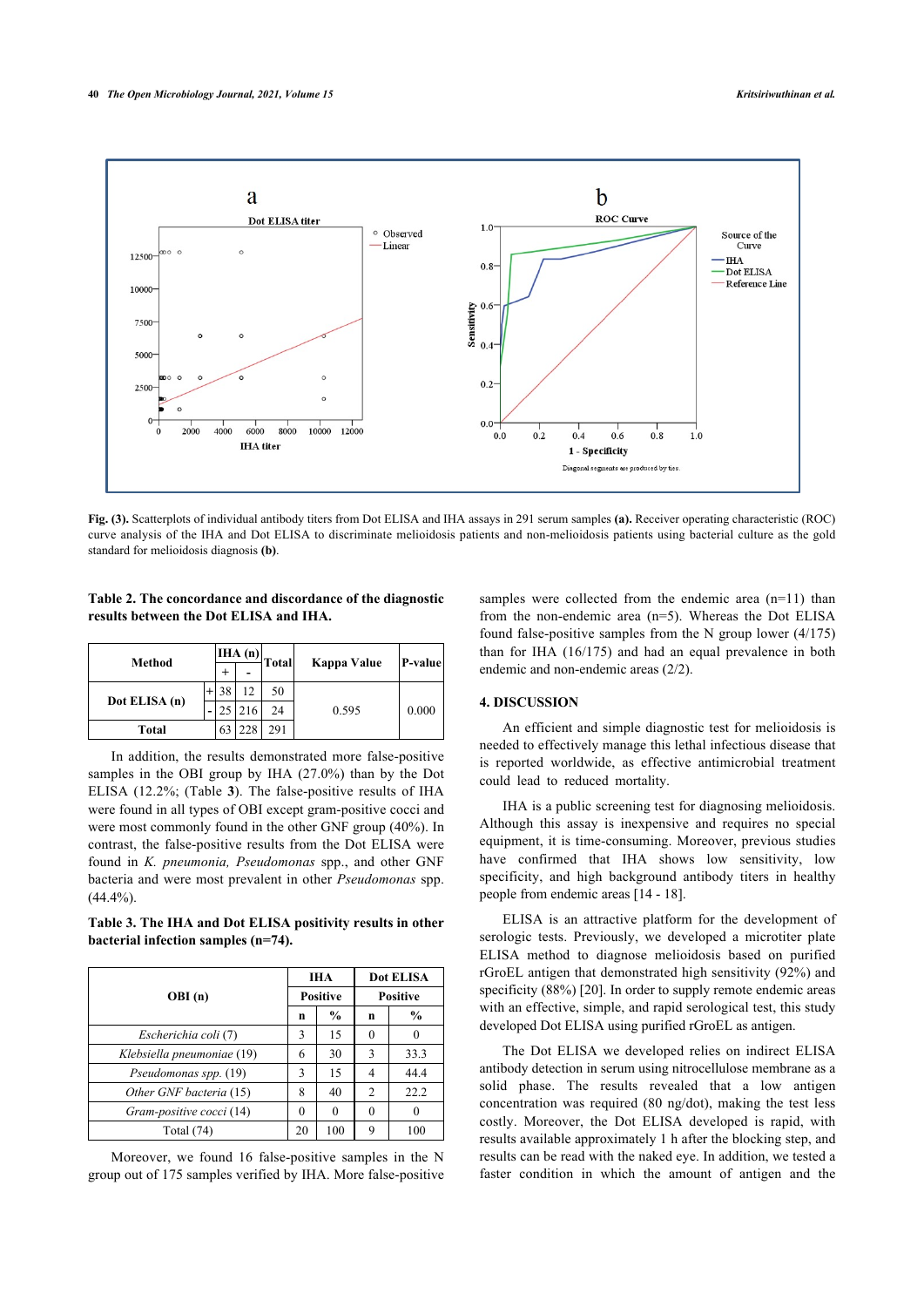concentration of the conjugated antibody were increased. Using these conditions, results were obtained within approximately 20 min (data not shown). Thus, we suggest that this is a valuable method to further develop as a rapid test and is suitable for the assessment of mass-produced kits used in a common laboratory. Moreover, Dot ELISA could be developed as a rapid point-of-care serological test.

Our study demonstrates a significant difference between the median titer of melioidosis patient and non-patient (OBI and N) sera groups by Dot ELISA. This suggests that Dot ELISA was able to discriminate between melioidosis patients and individuals without melioidosis. The cut-off titer  $(≥1:1600)$ for evaluation of the efficacy of this Dot ELISA was determined based on the titer that produced the highest accuracy. The results revealed very good sensitivity (85.7%), specificity  $(94.4\%)$ , and accuracy  $(93.1\%)$ . The results also demonstrated a high efficiency for diagnosis of melioidosis that was better or comparable to the efficiencies reported in previous ELISA studies, which presented sensitivities and specificities of  $41\% - 90.4\%$  and  $59\% - 96\%$ , respectively [[19](#page-6-12), [20,](#page-6-14) [23,](#page-6-1) [25](#page-6-15), [26](#page-6-5)]. However, these previous studies used different antigens and tested different areas.

In this study, the results confirmed the low diagnostic sensitivity of IHA (64.3%). This is similar to the results of previous reports that demonstrated IHA sensitivities ranging from 57.3% to 69.5% [\[27](#page-6-6) - [29](#page-6-8)]. These findings indicated that the Dot ELISA is much improved compared with the current serological method, the IHA, in terms of both sensitivity  $(85.7\% \text{ vs. } 64.3\%, \text{ respectively})$  and specificity  $(94.4\% \text{ vs. } 64.3\% \text{)})$ 85.5%, respectively). The higher AUC of the Dot ELISA (0.966) than the IHA (0.895) confirms the improved performance of the Dot ELISA.

Our data indicated that a medium-level agreement in the diagnosis results between IHA and Dot ELISA (k=0.59). The differences in results may be due to an increased specificity of purified rGroEL for melioidosis antibody compared to the crude antigen used in IHA. Moreover, in this study, the crossreactivity of non-melioidosis antibodies within the normal group by IHA was higher than by Dot ELISA (IHA, 16 samples, Dot ELISA, 4 samples). Notably, 11 of the 16 falsepositive IHA samples were collected from melioidosis endemic area. This might be due to the low sensitivity of IHA in endemic regions.

<span id="page-5-1"></span><span id="page-5-0"></span>There were 20 false-positive samples in the OBI group by IHA (sera from patients infected with *Escherichia coli*, *K. pneumoniae*, *Pseudomonas* spp., and other GNF bacteria); meanwhile, only 9 sera revealed non-specific binding with Dot ELISA (sera from patients infected with *Pseudomonas* spp., *K. pneumoniae*, and other GNF bacteria). This result is not surprising, as the IHA uses crude antigens that may be more reactive to non-specific antibodies than the purified protein antigen (rGroEL) used in the Dot ELISA we developed. However, in our further work, we will consider using the truncated rGroEL protein to improve the Dot ELISA by reducing cross-reaction with non-melioidosis antibodies in areas with a high prevalence of melioidosis.

#### **CONCLUSION**

We report for the first time the efficiency of the Dot ELISA using rGroEL for the diagnosis of melioidosis and compare it to IHA with various serum samples by using bacterial culture as gold standard for melioidosis diagnosis. The present study demonstrates the effectiveness of the Dot ELISA as a potential method for the rapid, simple, costeffective, and efficient serodiagnosis of melioidosis in resource-poor regions where melioidosis is endemic. Collectively, the results presented herein suggest that Dot ELISA using rGroEL antigen is an appealing candidate for further development of a rapid point-of-care test.

#### **ETHICS APPROVAL AND CONSENT TO PARTICIPATE**

The study was approved by the Ethics Committee of Rangsit University Thailand (approval number RSEC 01/2558).

#### **HUMAN AND ANIMAL RIGHTS**

Not applicable.

### **CONSENT FOR PUBLICATION**

Not applicable.

#### **AVAILABILITY OF DATA AND MATERIALS**

All data generated or analyzed in this study are included in this published article.

#### **FUNDING**

This project was funded by Rangsit University, Thailand.

#### **CONFLICTS OF INTEREST**

The authors declare no conflict of interest, financial or otherwise.

#### **ACKNOWLEDGEMENTS**

We are grateful for the support of Sunpasitthiprasong Hospital, Udon Thani Hospital, Khon Kaen Hospital, and Nakhon Phanom Hospital, Thailand. We thank Suporn Paksanont, Natnaree Saiprom, Saowaree Srisawat, Rungnapa Phunpang, and Peeraya Ekchariyawat for laboratory support and data collection. We would like to thank Phitchapat Nimnuch for the normal samples collection. We thank Jutamas Jaiyen, Benyapa Hiruntongch and Surawee Sanpanich for laboratory support.

#### **REFERENCES**

- [1] Wiersinga WJ, Virk HS, Torres AG, *et al.* Melioidosis. Nat Rev Dis Primers 2018; 4: 17107. [\[http://dx.doi.org/10.1038/nrdp.2017.107](http://dx.doi.org/10.1038/nrdp.2017.107)] [PMID: [29388572\]](http://www.ncbi.nlm.nih.gov/pubmed/29388572)
- [2] Cheng AC, Currie BJ. Melioidosis: Epidemiology, pathophysiology,
	- and management. Clin Microbiol Rev 2005; 18(2): 383-416. [\[http://dx.doi.org/10.1128/CMR.18.2.383-416.2005\]](http://dx.doi.org/10.1128/CMR.18.2.383-416.2005) [PMID: [15831829\]](http://www.ncbi.nlm.nih.gov/pubmed/15831829)
- [3] Limmathurotsakul D, Kanoksil M, Wuthiekanun V, *et al.* Activities of daily living associated with acquisition of melioidosis in northeast Thailand: A matched case-control study. PLoS Negl Trop Dis 2013; 7(2)e2072